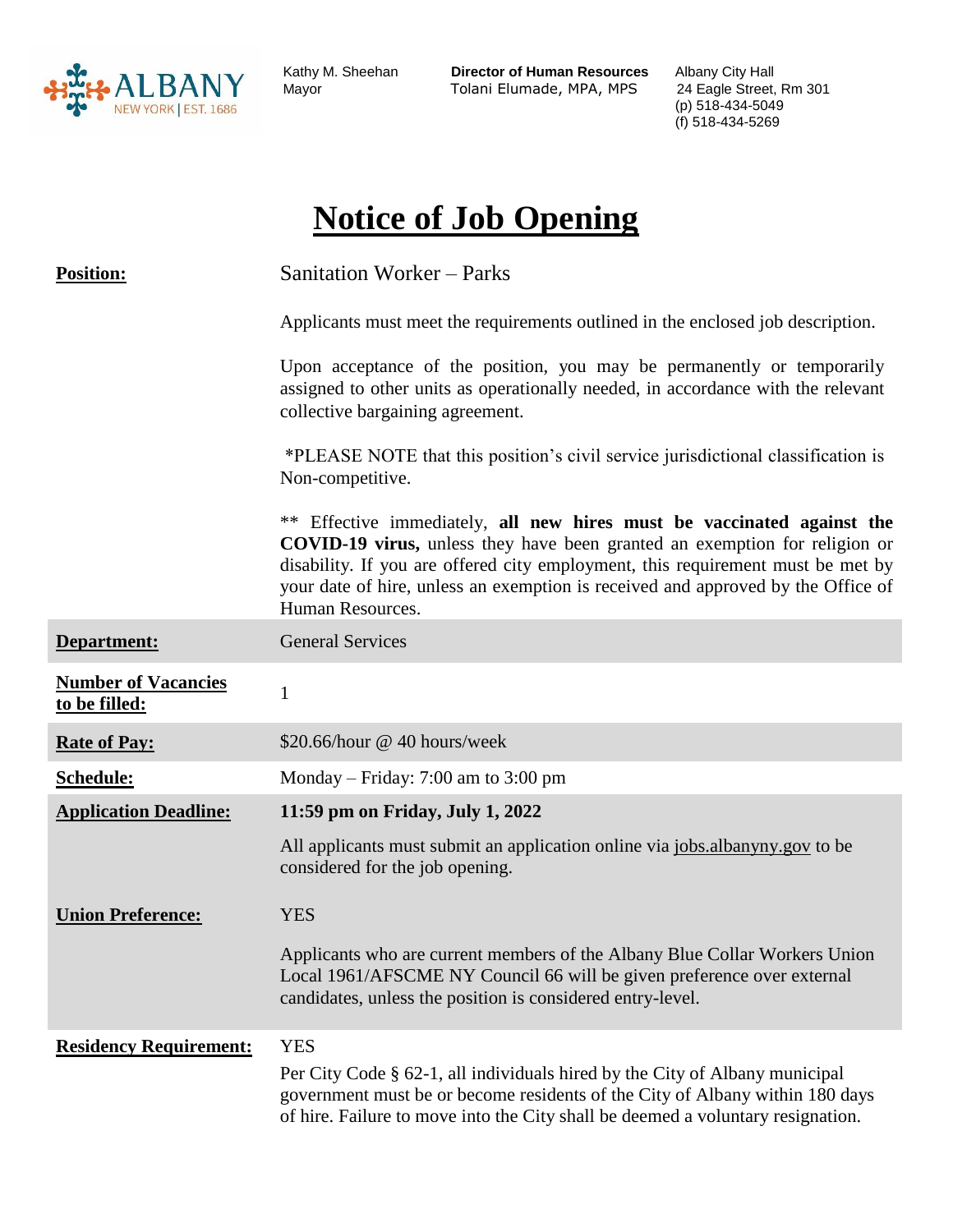

Kathy M. Sheehan

Kathy M. Sheehan **Director of Human Resources** Albany City Hall Tolani Elumade, MPA, MPS

(p) 518-434-5049 (f) 518-434-5269

#### **The City of Albany is an Equal Opportunity /Affirmative Action Employer.**

**Posted on Friday, June 17, 2022.**